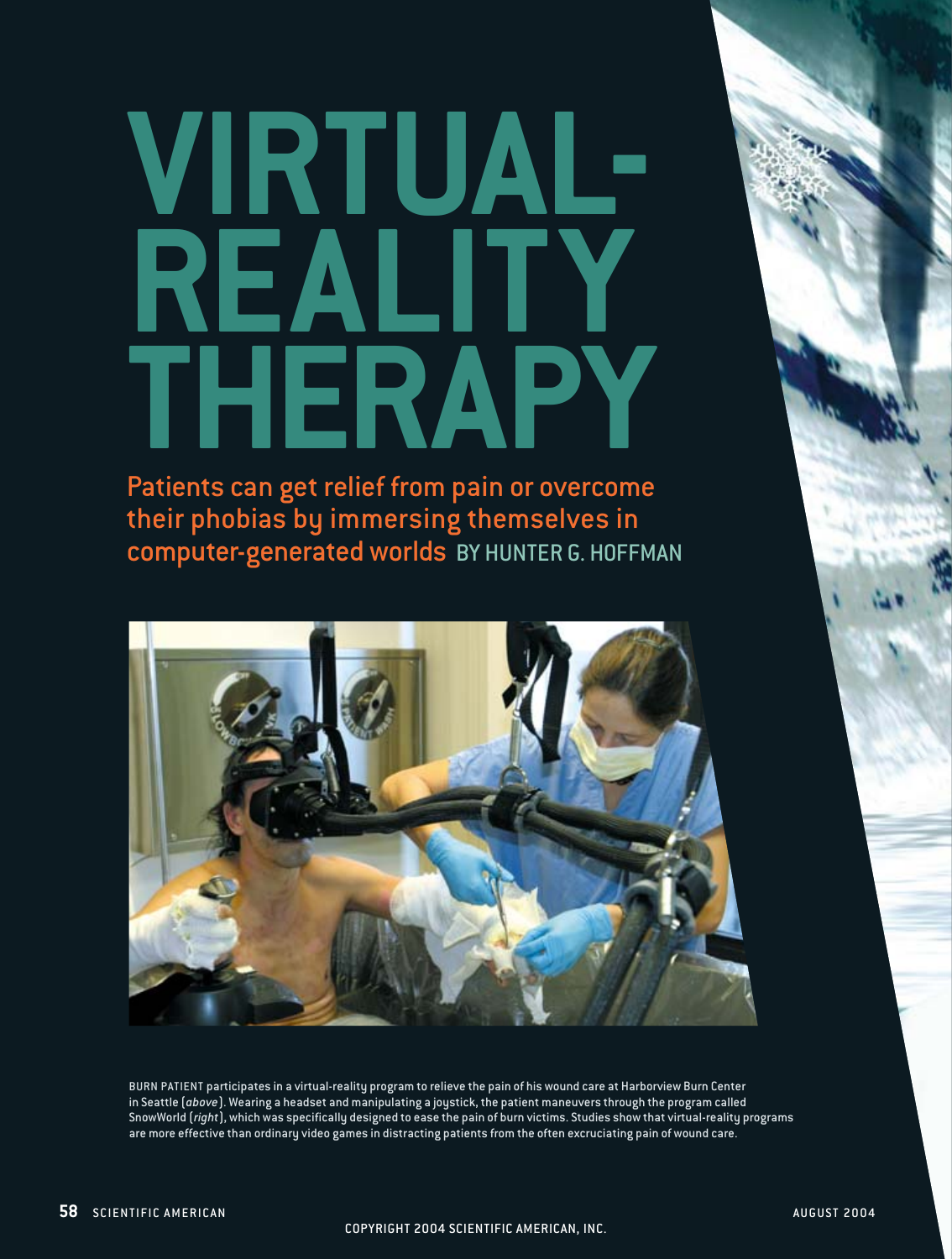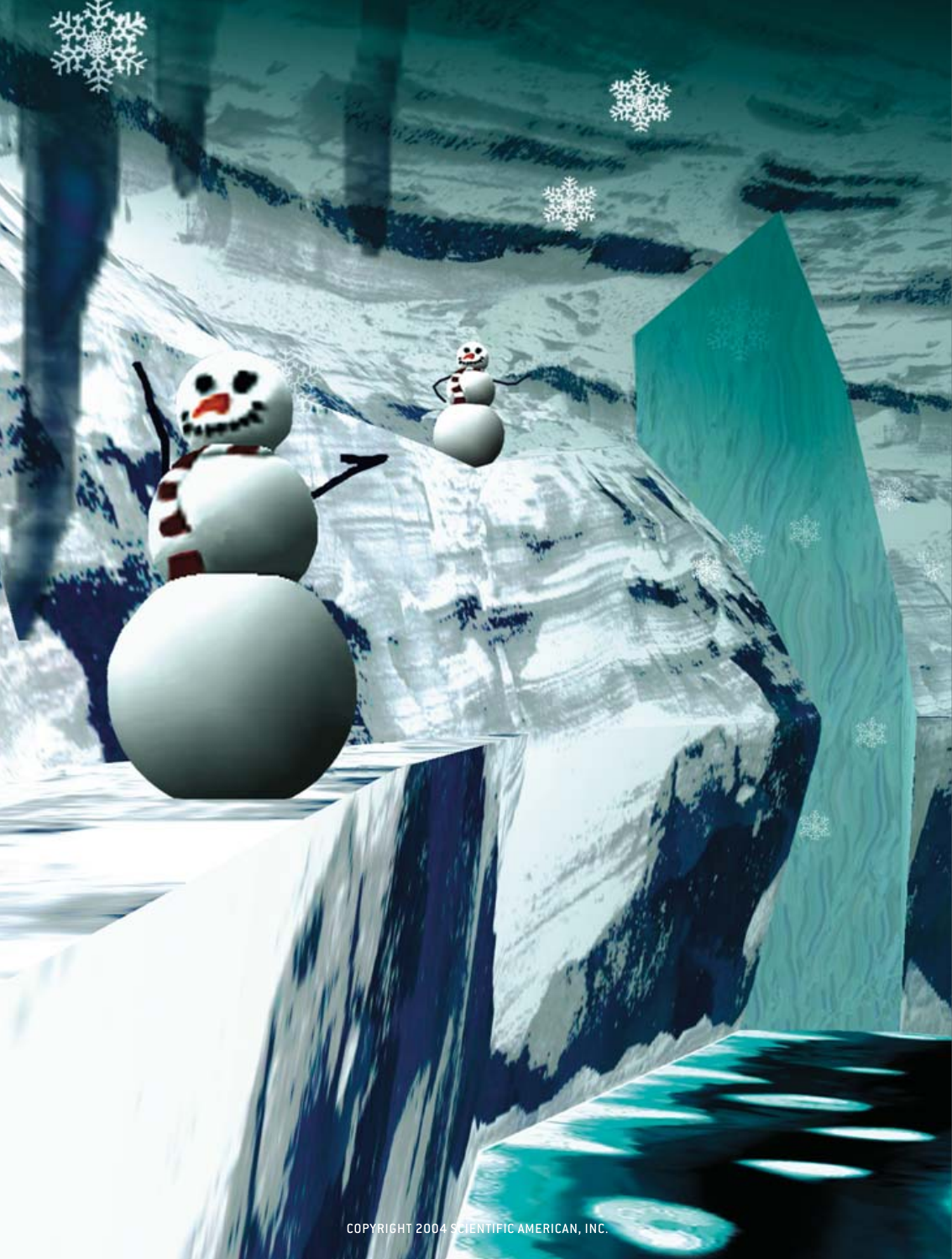**I** n the science-fiction thriller *The Matrix,* the heroes "plugged in" to a virtual world. While their bodies rested in reclining chairs, their minds fought martial-arts battles, dodged bullets and drove motorcycles in an elaborately constructed software program. This cardinal virtue of virtual reality—the ability to give users the sense that they are "somewhere else"—can be of great value in a medical setting. Researchers are finding that some of the best applications of the software focus on therapy rather than entertainment. In essence, virtual reality can ease pain, both physical and psychological.

For the past several years, I have worked with David R. Patterson, a pain expert at the University of Washington School of Medicine, to determine whether severely burned patients, who often face unbearable pain, can relieve their discomfort by engaging in a virtual-reality program during wound treatment. The results have been so promising that a few hospitals are now preparing to explore the use of virtual reality as a tool for pain control. In other projects, my colleagues and I are using virtual-reality applications to help phobic patients overcome their irrational fear of spiders and to treat posttraumatic stress disorder (PTSD) in survivors of terrorist attacks.

At least two software companies are already leasing virtual-reality programs and equipment to psychologists for phobia treatment in their offices. And the Virtual Reality Medical Center, a chain of clinics in California, has used similar programs to successfully treat more than 300 patients suffering from phobias and anxiety disorders. Although researchers must conduct more studies to gauge the effectiveness of these applications, it seems clear that virtual therapy offers some very real benefits.

### **SpiderWorld and SnowWorld**

FEW EXPERIENCES are more intense than the pain associated with severe burn injuries. After surviving the initial trauma, burn patients must endure a long journey of healing that is often as painful as the original injury itself. Daily wound care the gentle cleaning and removal of dead tissue to prevent infection—can be so excruciating that even the aggressive use of opioids (morphine-related analgesics)

# Overview/*Virtual-Reality Therapy*

- One of the best ways to alleviate pain is to introduce a distraction. Because virtual reality immerses users in a three-dimensional computer-generated world, it is uniquely suited to distracting patients from their pain.
- Burn patients undergoing wound care report that their pain drops dramatically when they engage in virtual-reality programs. Functional magnetic resonance imaging shows that virtual reality actually reduces the amount of pain-related activity in the brain.
- Virtual-reality programs can also help phobic patients overcome their fear of spiders, heights, flying or public speaking. A specially designed program is now being used to treat post-traumatic stress disorder in survivors of the September 11 attacks.

cannot control the pain. The patient's healing skin must be stretched to preserve its elasticity, to reduce muscle atrophy and to prevent the need for further skin grafts. At these times, most patients—and especially children—would love to transport their minds somewhere else while doctors and nurses treat their wounds. Working with the staff at Harborview Burn Center in Seattle, Patterson and I set out in 1996 to determine whether immersive virtual-reality techniques could be used to distract patients from their pain. The team members include Sam R. Sharar, Mark Jensen and Rob Sweet of the University of Washington School of Medicine, Gretchen J. Carrougher of Harborview Burn Center and Thomas Furness of the University of Washington Human Interface Technology Laboratory (HITLab).

Pain has a strong psychological component. The same incoming pain signal can be interpreted as more or less painful depending on what the patient is thinking. In addition to influencing the way patients interpret such signals, psychological factors can even influence the amount of pain signals allowed to enter the brain's cortex. Neurophysiologists Ronald Melzack and Patrick D. Wall developed this "gate control" theory of pain in the 1960s [see "The Tragedy of Needless Pain," by Ronald Melzack; SCIENTIFIC AMERICAN, February 1990].

Introducing a distraction—for example, by having the patient listen to music has long been known to help reduce pain for some people. Because virtual reality is a uniquely effective new form of distraction, it makes an ideal candidate for pain control. To test this notion, we studied two teenage boys who had suffered gasoline burns. The first patient had a severe burn on his leg; the second had deep burns covering one third of his body, including his face, neck, back, arms, hands and legs. Both had received skin-graft surgery and staples to hold the grafts in place.

We performed the study during the removal of the staples from the skin grafts.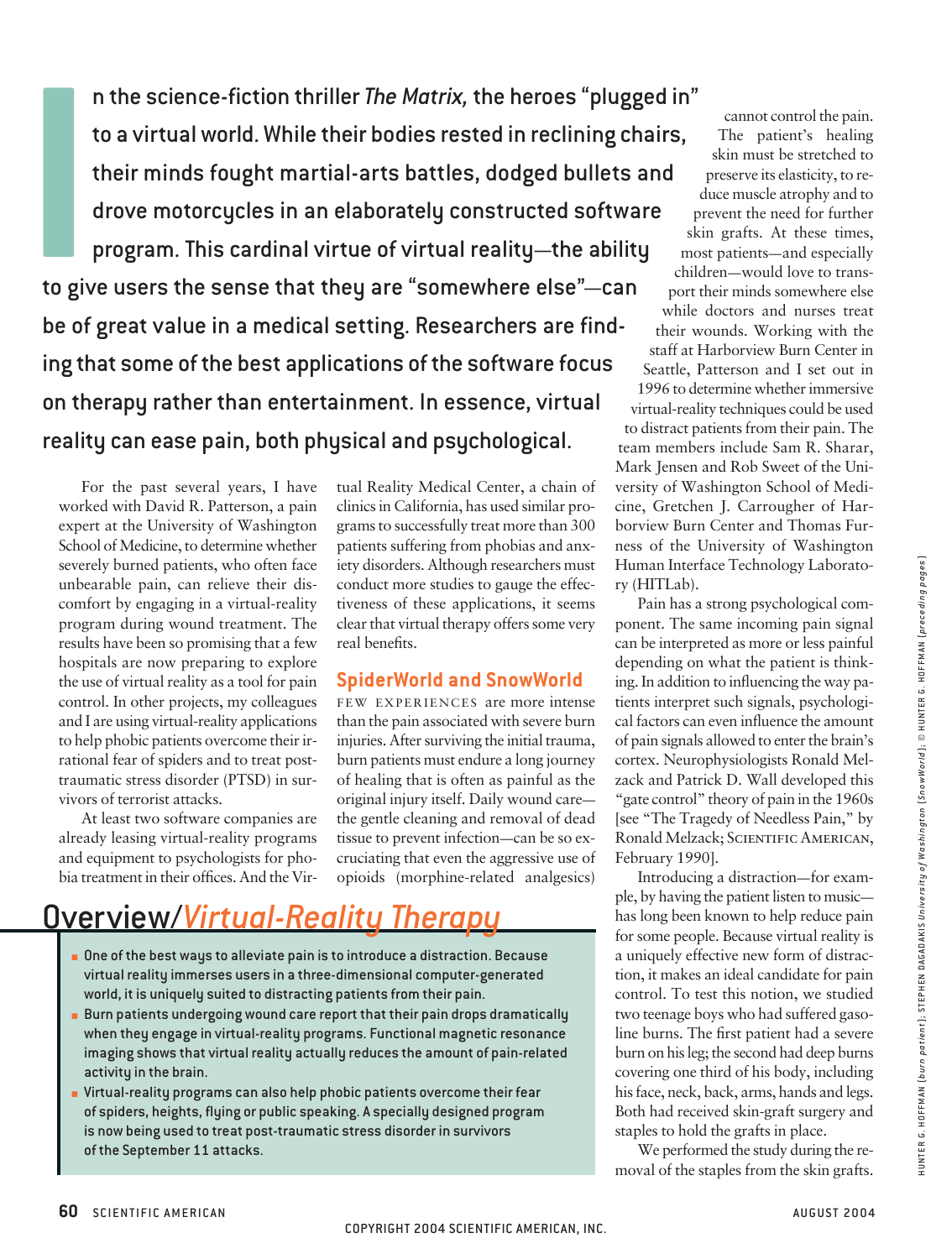## PAIN-RELATED BRAIN ACTIVITY

When healthy volunteers received pain stimuli, functional magnetic resonance imaging showed large increases in activity in several regions of the brain that are known to be involved in the perception of pain (*near right* and *below*). But when the volunteers engaged in a virtual-reality program during the stimuli, the pain-related activity subsided (*far right* and *bottom*).





#### **CHANGES IN BRAIN ACTIVITY IN RESPONSE TO PAIN**

Greatest increase

Some increase

Some decrease

Greatest decrease



The boys received their usual opioid medication before treatment. In addition, each teenager spent part of the treatment session immersed in a virtual-reality program and an equal amount of time playing a popular Nintendo video game (either Wave Race 64, a jet-ski racing game, or Mario Kart 64, a race-car game). The virtual-reality program, called Spider-World, had originally been developed as a tool to overcome spider phobias; we used it for this investigation because it

was the most distracting program available at the time and because we knew it would not induce nausea. Wearing a stereoscopic, position-tracked headset that presented three-dimensional computer graphics, the patients experienced the illusion of wandering through a kitchen, complete with countertops, a window and cabinets that could be opened. An image of a tarantula was set inside the virtual kitchen; the illusion was enhanced by suspending a furry spider toy with wiggly

legs above the patient's bed so that he could actually feel the virtual spider.

Both teenagers reported severe to excruciating pain while they were playing the Nintendo games but noted large drops in pain while immersed in Spider-World. (They rated the pain on a zero to 100 scale immediately after each treatment session.) Although Nintendo can hold a healthy player's attention for a long time, the illusion of going inside the two-dimensional video game was found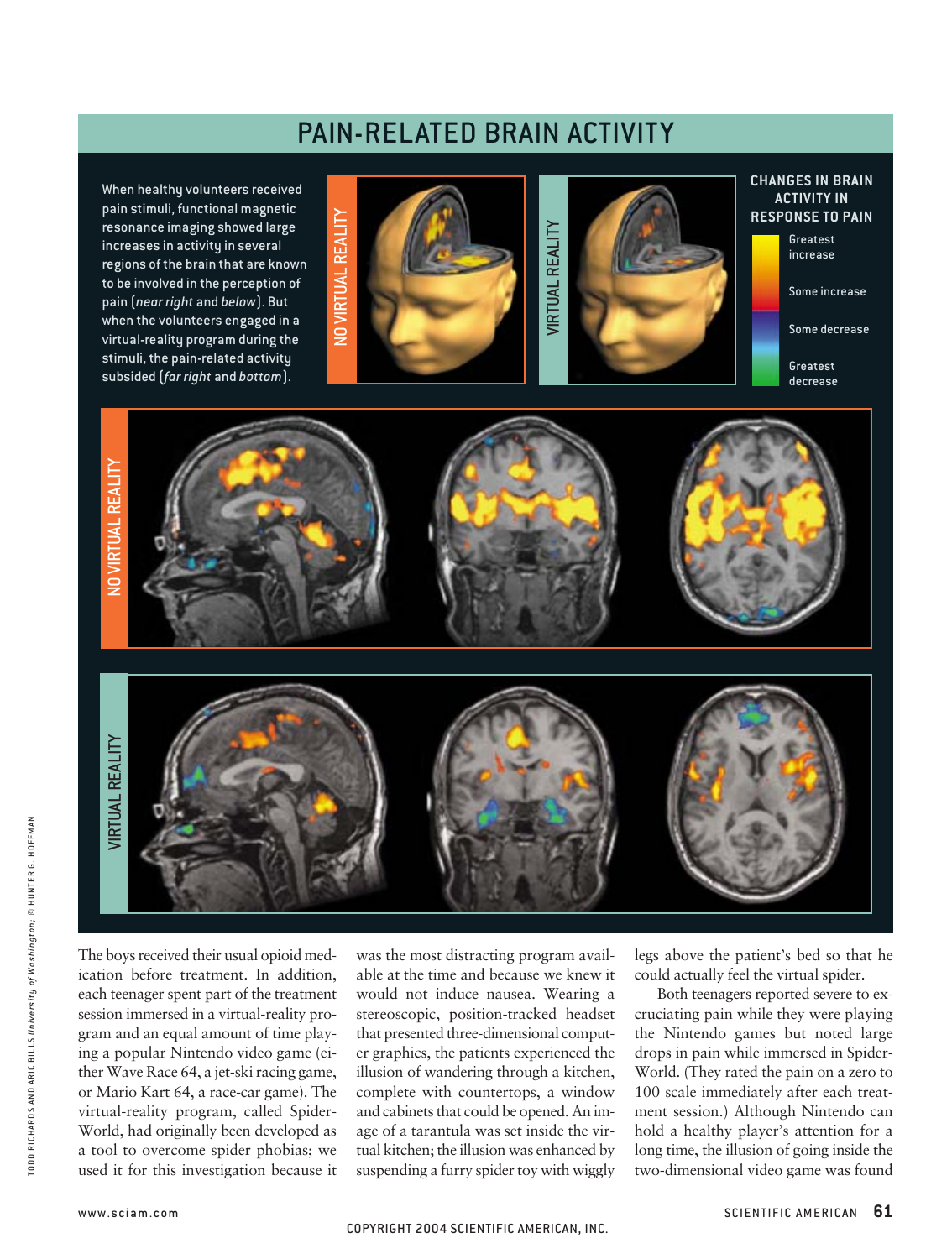Virtual reality is not just changing the way patients interpret incoming pain signals; the programs actually reduce the amount of pain-related brain activity.

to be much weaker than the illusion of going into virtual reality. A follow-up study involving 12 patients at Harborview Burn Center confirmed the results: patients using traditional pain control (opioids alone) said the pain was more than twice as severe compared with when they were inside SpiderWorld.

Why is virtual reality so effective in alleviating pain? Human attention has been likened to a spotlight, allowing us to select some information to process and to ignore everything else, because there is a limit to how many sources of information we can handle at one time. While a patient is engaged in a virtual-reality program, the spotlight of his or her attention is no longer focused on the wound and the pain but drawn into the virtual world. Because less attention is available to process incoming pain signals, patients often experience dramatic drops in how much pain they feel and spend much less time thinking about their pain during wound care.

To increase the effectiveness of the virtual therapy, our team created Snow-World, a program specifically customized for use with burn patients during wound care. Developed with funding from Microsoft co-founder Paul G. Allen and the National Institutes of Health, SnowWorld produces the illusion of flying through an icy canyon with a frigid river and waterfall, as snowflakes drift down [*see illustration on pages 58 and 59*]. Because patients often report that they are reliving their original burn experience during wound care, we designed a glacial landscape to help put out the fire. As patients glide through the virtual canyon, they can shoot snowballs at snowmen, igloos, robots and penguins standing on narrow ice shelves or floating in the river. When hit by a snowball, the snowmen and igloos disappear in a puff of powder, the penguins flip upside down with a quack, and the robots collapse into a heap of metal.

More recent research has shown that the benefits of virtual-reality therapy are not limited to burn patients. We conducted a study involving 22 healthy volunteers, each of whom had a blood pressure cuff tightly wrapped around one arm for 10 minutes. Every two minutes the subjects rated the pain from the cuff; as expected, the discomfort rose as the session wore on. But during the last two minutes, each of the subjects participated in two brief virtual-reality programs, SpiderWorld and ChocolateWorld. (In ChocolateWorld, users see a virtual chocolate bar that is linked through a position sensor to an actual candy bar; as you eat the real chocolate bar, bite marks appear on the virtual bar as well.) The subjects reported that their pain dropped dramatically during the virtual-reality session.

What is more, improving the quality of the virtual-reality system increases the amount of pain reduction. In another study, 39 healthy volunteers received a thermal pain stimulus—delivered by an electrically heated element applied to the right foot, at a preapproved temperature individually tailored to each participant for 30 seconds. During this stimulus, 20 of the subjects experienced the fully interactive version of SnowWorld with a high-quality headset, sound effects and head tracking. The other 19 subjects saw a stripped-down program with a lowquality, see-through helmet, no sound effects, no head tracking and no ability to shoot snowballs. We found a significant positive correlation between the potency of the illusion—how strongly the subjects felt they were immersed in the virtual world—and the alleviation of their pain.

## **Seeing Pain in the Brain**

OF COURSE, all these studies relied on the subjective evaluation of the pain by the patients. As a stricter test of whether virtual reality reduces pain, I set out with my colleagues at the University of Washington—including Todd L. Richards, Aric R. Bills, Barbara A. Coda and Sam Sharar to measure pain-related brain activity us-



VIRTUAL-REALITY PROGRAM re-creating a bus bombing is designed to treat post-traumatic stress disorder in survivors of terrorist attacks in Israel and Spain. By gradually exposing the survivors to realistic images

and sounds of a bus bombing (*three screen shots are shown here*), the program helps them to process and eventually reduce the debilitating emotions associated with the traumatic event.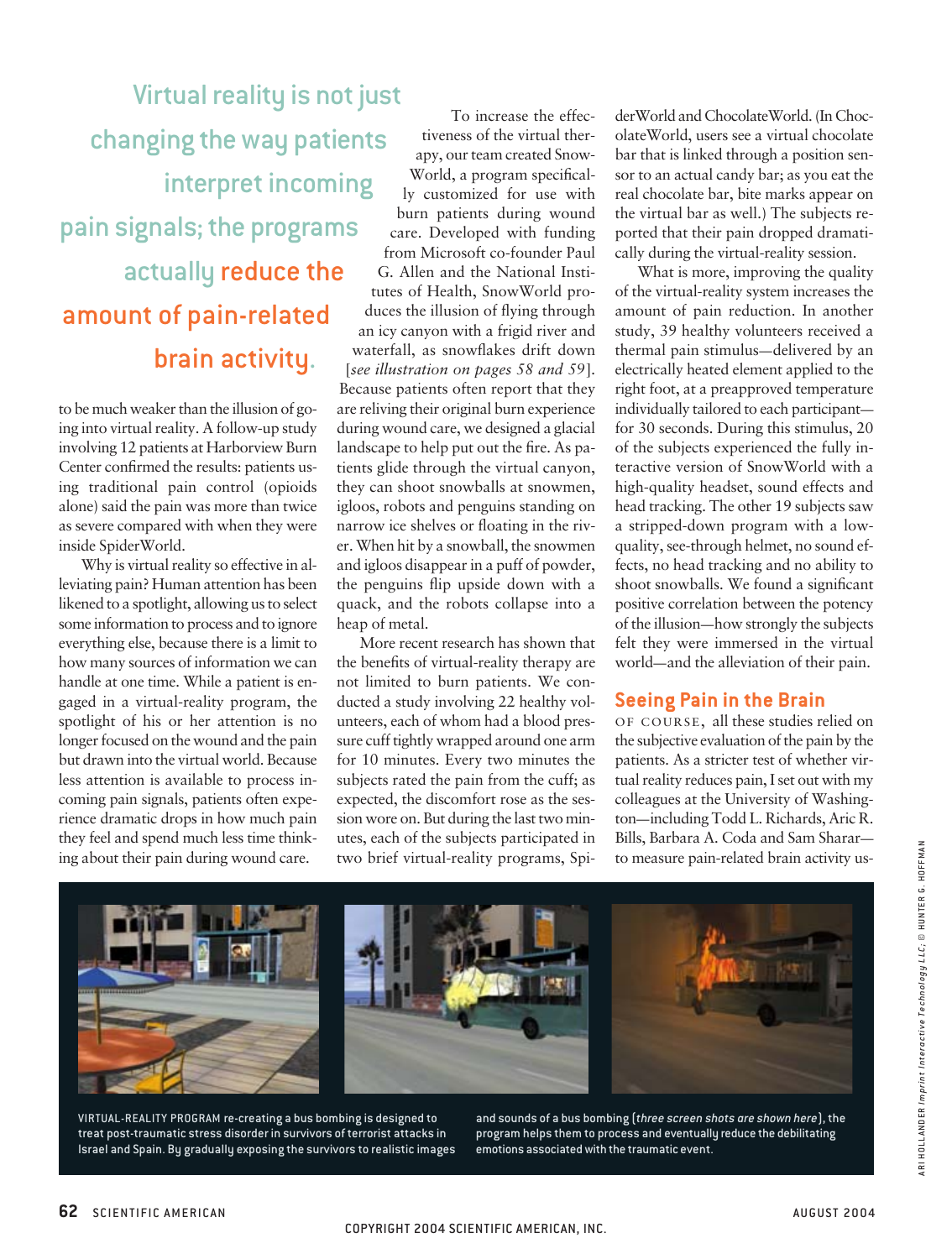ing functional magnetic resonance imaging (fMRI). Healthy volunteers underwent a brain scan while receiving brief pain stimulation through an electrically heated element applied to the foot. When the volunteers received the thermal stimuli without the distraction of virtual reality, they reported severe pain intensity and unpleasantness and spent most of the time thinking about their pain. And, as expected, their fMRI scans showed a large increase in pain-related activity in five regions of the brain that are known to be involved in the perception of pain: the insula, the thalamus, the primary and secondary somatosensory cortex, and the affective division of the anterior cingulate cortex [*see illustration on page 61*].

Creating virtual-reality goggles that could be placed inside the fMRI machine was a challenge. We had to develop a fiber-optic headset constructed of nonferrous, nonconducting materials that would not be affected by the powerful magnetic fields inside the fMRI tube. But the payoff was gratifying: we found that when the volunteers engaged in Snow-World during the thermal stimuli, the pain-related activity in their brains decreased significantly (and they also reported large reductions in subjective pain ratings). The fMRI results suggest that virtual reality is not just changing the way patients interpret incoming pain signals; the programs actually reduce the amount of pain-related brain activity.

Encouraged by our results, two large regional burn centers—the William Randolph Hearst Burn Center at New York Weill Cornell Medical Center and Shriners Hospital for Children in Galveston, Tex.—are both making preparations to explore the use of SnowWorld for pain control during wound care for severe burns. Furthermore, the Hearst Burn Center, directed by Roger W. Yurt, is helping to fund the development of a new upgrade,



FEAR OF PUBLIC SPEAKING can be treated using a virtual-reality program developed by Virtually Better, a software company based in Decatur, Ga., that leases its programs to psychologists and psychiatrists. Ken Graap, the company's chief executive, practices a speech in front of a virtual audience, shown on his headset and on the computer monitor.

SuperSnowWorld, which will feature lifelike human avatars that will interact with the patient. SuperSnowWorld will allow two people to enter the same virtual world; for example, a burn patient and his mother would be able to see each other's avatars and work together to defeat monstrous virtual insects and animated sea creatures rising from the icy river. By maximizing the illusion and interactivity, the program will help patients focus their attention on the virtual world during particularly long and painful wound care sessions. Now being built by Ari Hollander, an affiliate of HITLab, SuperSnowWorld will be offered to medical centers free of charge by the Hearst and Harborview burn centers.

Virtual-reality analgesia also has the potential to reduce patient discomfort during other medical procedures. Bruce Thomas and Emily Steele of the University of South Australia have found that vir-

*HUNTER G. HOFFMAN* is director of the Virtual Reality Analgesia Research Center at the University of Washington Human Interface Technology Laboratory (HITLab) in Seattle. He is also an affiliate faculty member in the departments of radiology and psychology at the University of Washington School of Medicine. He joined the HITLab in 1993 after earning his Ph.D. in cognitive psychology at the University of Washington. To maximize the effectiveness of virtual reality in reducing physical and psychological suffering, he is exploring ways to enhance the illusion of going inside a computer-generated virtual world.

tual reality can alleviate pain in cerebral palsy patients during physical therapy after muscle and tendon surgery. (Aimed at improving the patient's ability to walk, this therapy involves exercises to stretch and strengthen the leg muscles.) Our team at the University of Washington is exploring the clinical use of virtual reality during a painful urological procedure called a rigid cystoscopy. And we have conducted a study showing that virtual reality can even relieve the pain and fear of dental work.

### **Fighting Fear**

ANOTHER THERAPEUTIC application of virtual reality is combating phobias by exposing patients to graphic simulations of their greatest fears. This form of therapy was introduced in the 1990s by Barbara O. Rothbaum of Emory University and Larry F. Hodges, now at the University of North Carolina at Charlotte, for treating fear of heights, fear of flying in airplanes, fear of public speaking, and chronic post-traumatic stress disorder in Vietnam War veterans. Like the pain-control programs, exposure therapy helps to change the way people think, behave and interpret information.

Working with Albert Carlin of HIT-

*THE AUTHOR*

HE AUTHOR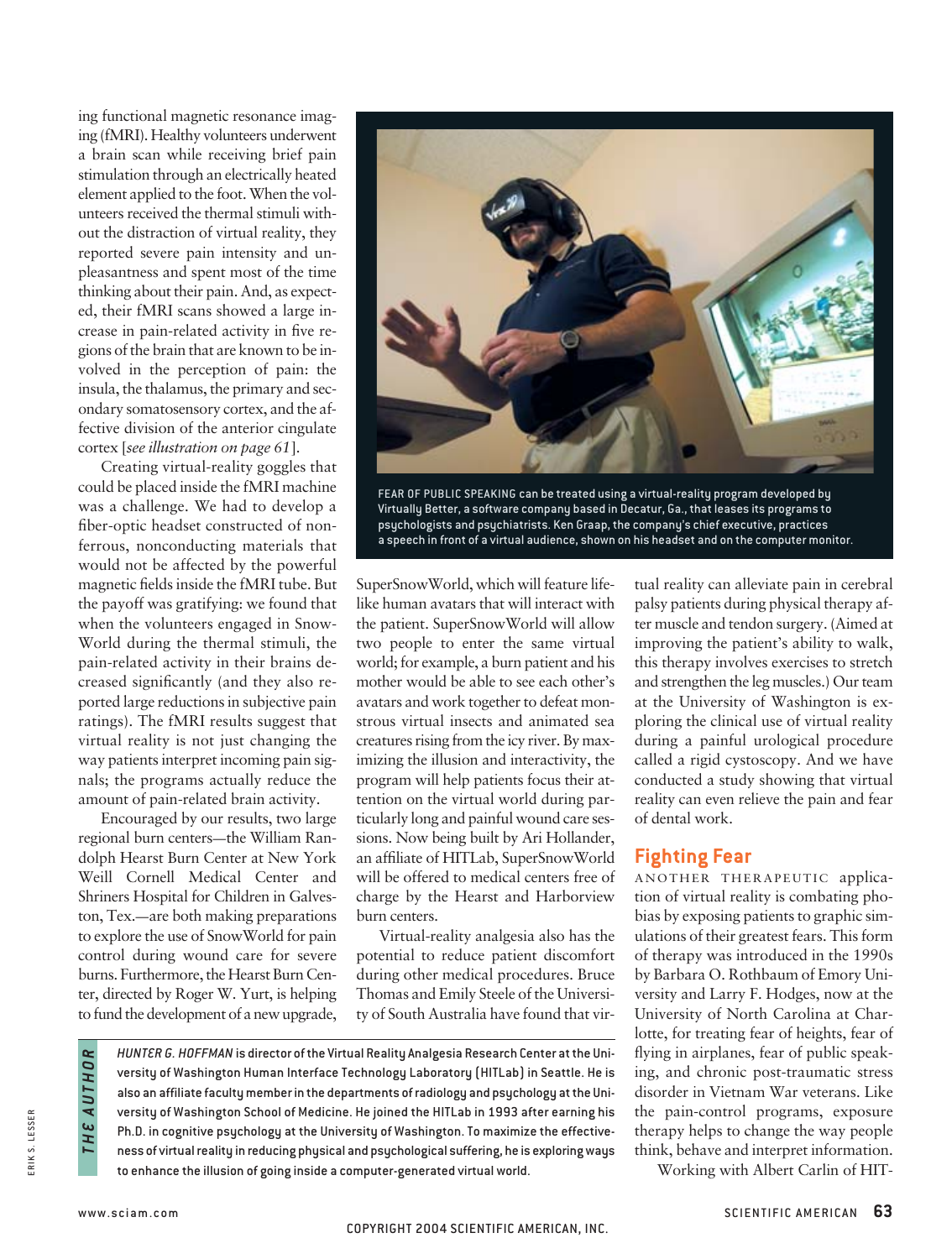Lab and Azucena Garcia-Palacios of Jaume I University in Spain (a HITLab affiliate), our team has shown that virtualreality exposure therapy is very effective for reducing spider phobia. Our first spider-phobia patient, nicknamed Miss Muffet, had suffered from this anxiety disorder for nearly 20 years and had acquired a number of obsessive-compulsive behaviors. She routinely fumigated her car with smoke and pesticides to get rid of spiders. Every night she sealed all her bedroom windows with duct tape after scanning the room for spiders. She searched for the arachnids wherever she went and avoided walkways where she might find one. After washing her clothes, she immediately sealed them inside a plastic bag to make sure they remained free of spiders. Over the years her condition grew worse. When her fear made her hesitant to leave home, she finally sought therapy.

Like other kinds of exposure therapy, the virtual-reality treatment involves introducing the phobic person to the feared object or situation a little at a time. Bit by bit the fear decreases, and the patient becomes more comfortable. In our first sessions, the patient sees a virtual tarantula in a virtual kitchen and approaches as close as possible to the arachnid while using a handheld joystick to navigate through the three-dimensional scene. The goal is to come within arm's reach of the virtual spider.

During the following sessions, the participant wears a glove that tracks the position of his or her hand, enabling the software to create an image of a hand the cyberhand—that can move through the virtual kitchen. The patient maneuvers the cyberhand to touch the virtual spider, which is programmed to respond by making a brief noise and fleeing a few inches. The patient then picks up a virtual vase with the cyberhand; when the patient lets go, the vase remains in midair, but an animated spider with wiggling legs comes out. The spider drifts to the floor of the virtual kitchen, accompanied by a brief sound effect from the classic horror movie *Psycho.* Participants repeat each task until they report little anxiety. Then they move on to the next challenge. The final therapy sessions add tactile feedback to the virtual experience: a toy spider with an electromagnetic position sensor is suspended in front of the patient, allowing him or her to feel the furry object while touching the virtual spider with the cyberhand.

After only 10 one-hour sessions, Miss Muffet's fear of spiders was greatly reduced, and her obsessive-compulsive behaviors also went away. Her success was unusually dramatic: after treatment, she was able to hold a live tarantula (which crawled partway up her arm) for several minutes with little anxiety. In a subsequent controlled study of 23 patients diagnosed with clinical phobia, 83 percent reported a significant decrease in their fear of spiders. Before treatment, these patients could not go within 10 feet of a caged tarantula without high anxiety; af-



SPIDERWORLD is a virtual-reality program designed to help phobic patients overcome their fear of spiders. The patient wears a headset that shows a virtual tarantula (*screen shot from program is shown in* *background*). To provide tactile feedback, the system tracks the positions of a toy spider (*suspended by the author, at left*) and the patient's hand, allowing her to "touch" the virtual creature.